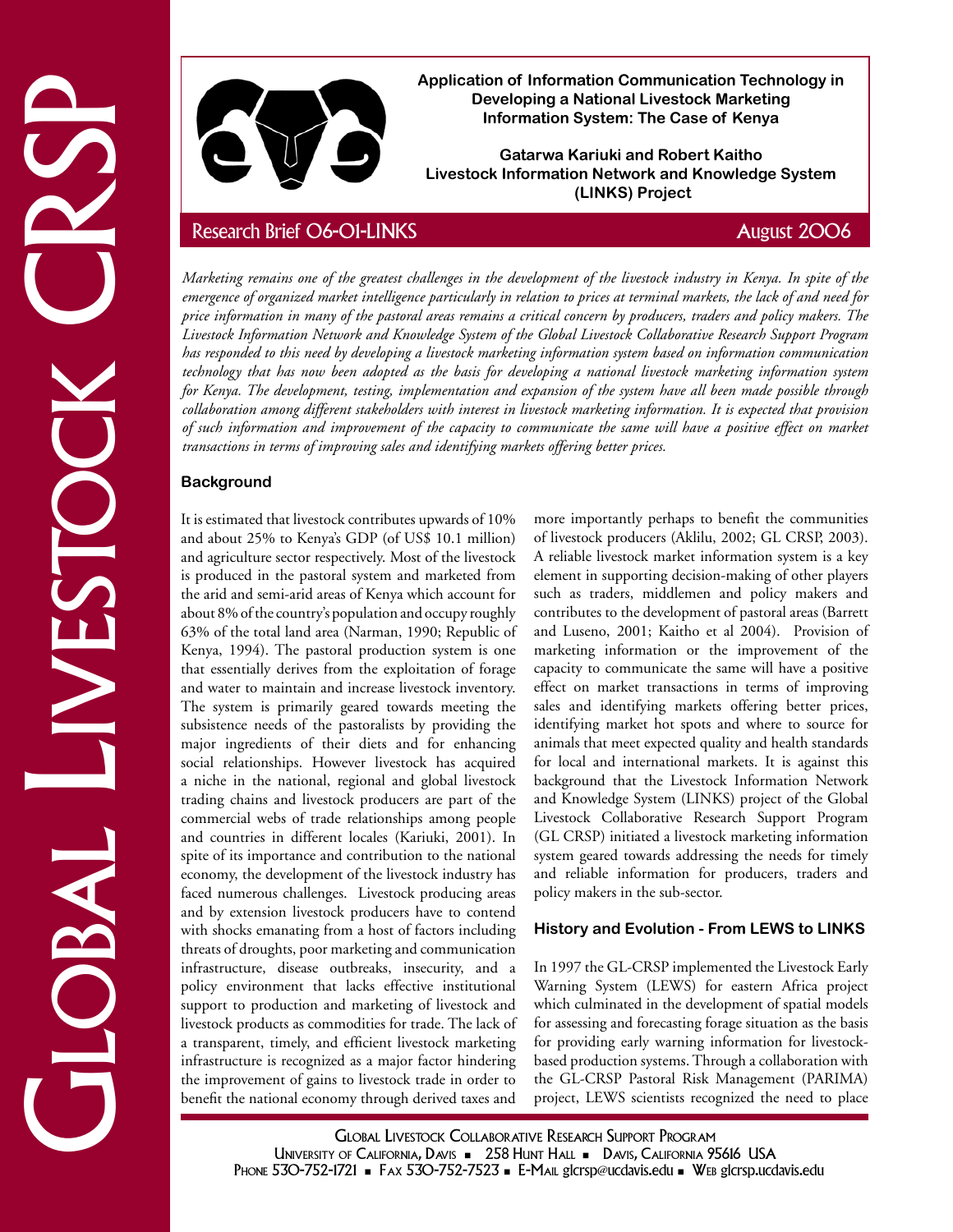LEWS technology inside a broader livestock information and analysis system that is designed to improve livestock markets and trade. In 2003, the LEWS project evolved into the LINKS project but continues to generate the early warning information updated every ten days and used to produce advisories usable by agencies and communities of livestock producers. The core program of LINKS focuses on information technology development, establishing communications infrastructure and technology, identifying and developing working relationships with key livestock marketing authorities, agencies and livestock marketing associations in Kenya, acquiring livestock market information to support the need for market information and modelling analysis as well as design of potential output products and delivery systems.

#### **National Livestock Marketing Information System and its Accomplishments**

LINKS has responded to the livestock marketing information needs by designing an information communication technology infrastructure for reporting and requesting information on livestock sales and

prices from a network of different markets in Kenya. In partnership with other collaborators, LINKS has been integrated into a livestock marketing information system that facilitates dissemination of information so as to reach end users in the remote livestock producing areas. The idea of integrating the system into the activities of the livestock sub-sector was shared with stakeholders in the sector who, after collective evaluation, agreed to adopt the system for developing a National Livestock Marketing Information System (NLMIS) to cover as many nodes as possible in the network of key and remote livestock markets in Kenya. The objectives of the NLMIS are to avail information through various media to all players in livestock marketing, establish a livestock marketing database for reference in planning, research and monitoring of marketing trends, and to provide early warning information for disaster preparedness. The activities to achieve these include training of field data collectors in the techniques of data collection and reporting and train all stakeholders on the interpretation and use of information available from the NLMIS. There is also training on how to download, analyze and summarize the information for transmission to end users in a form that fits their requirements.

*Figure 1. The system is designed to report and disseminate information based on the following model.*

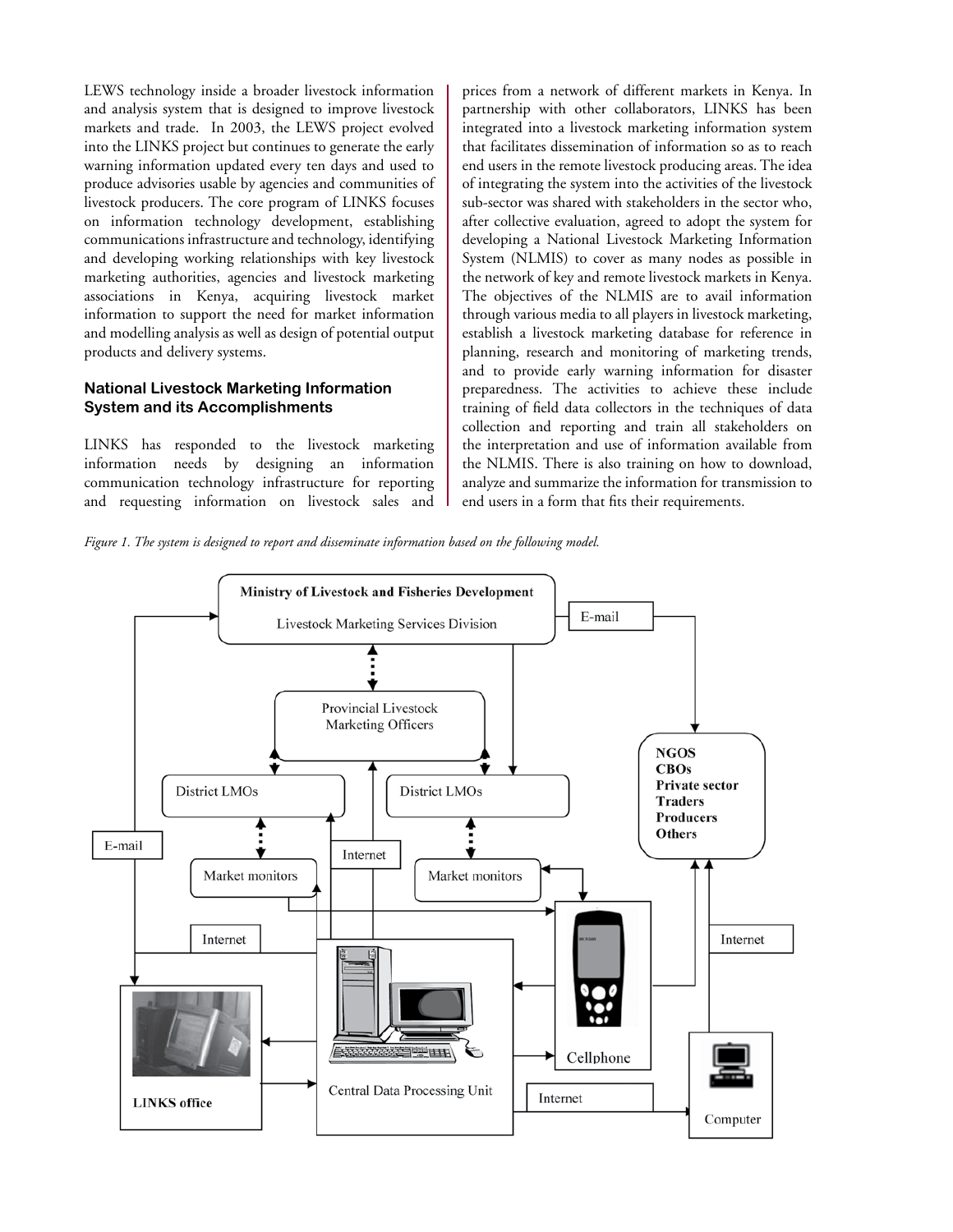The NLMIS is run by a committee drawing its members from stakeholders with interest in livestock marketing information and a technical arm headed by the Livestock Marketing Services Division of the Ministry of Livestock and Fisheries Development. The division is charged with coordination and administration of the system among the network of livestock marketing officers and data monitors. The District livestock marketing officers supervise data collection and reporting to ensure consistency, accuracy, and timely reporting by the data monitors and also keep custody of the hard copies of the data sheets. The data monitors code the data to text messages that they send via cellphones to the central data unit which processes the incoming data, decodes it and submits the output into a central database (http://www.lmiske.net ). Using a prepaid card, the market monitors can also enter data directly into the internet through Postasurf, a facility provided by the Postal Corporation of Kenya and which is now available at all district headquarters (Jama, et al., 2004). The LINKS office checks on data accuracy and timeliness and provides training and technical back up to the network of supervisors and monitors. There are also a number of Non-Governmental Organizations (NGOs) that provide complementary support to improve data collection and information dissemination. The information is available to a wide range of users including policy makers, NGOs, community-based livestock traders and producer associations and individuals, middlemen and the private sector. The information is downloaded and could be saved into a computer so that national institutions can in turn print it and share it with other users and communities of livestock producers. The information is also available if requested through SMS and is also shared by e-mail and posted on billboards at the market places where both producers and traders can access the same (Kaitho et al., 2004).

With support from the Kenya Livestock Marketing Council (KLMC) and the Netherlands Development Organization (SNV-Kenya), the system has expanded to cover fifteen major markets. The approach to implementation involves intensifying awareness on the utility of the system among potential users and adopting dissemination and training approaches that reach a wide clientele while keeping the costs of achieving this to a minimum. Involving collaborators in this process ensures a larger multiplier effect and helps to build confidence in the use and adoption of the technology. The system has incorporated a number of attributes to ensure the effectiveness of livestock market in terms of its usefulness for producers and traders and also consumers to make timely informed decisions. These include regular and consistent reporting on a weekly basis, development of a grading system based on defined animal characteristics, a system that transfers data to a central processing unit and accessing the information through different media. The system also has the potential to provide information on lag time involved in transporting animals from one market to another, the estimated cost involved and ability to forecast how the markets are likely to perform in the future. LINKS has made significant contributions in developing a livestock marketing information system that is acceptable to a wide array of partners in Kenya. This has been through training of monitors and end-users of the information, participating in livestock stakeholders meetings, presenting LINKS protocols at different fora, developing training and dissemination materials, and organizing demonstrations on the use of the short message service to send and query data. Over 61 representatives from government, NGOs, private consultants, and traders have participated in these trainings. Three presentations have been made at local meetings of livestock stakeholders and collaborators involving over 70 participants representing 20 different institutions. A field day demonstrating the use of the system to traders, government, county council and NGOs staff was held at Garissa market where over 500 posters and information flyers were distributed. This was complemented with a training session of 14 users with access to the internet. The institutions involved in implementing the NLMIS now include Ministry of Livestock and Fisheries Development, Kenya Livestock Marketing Council, FARM-Africa, Food and Agriculture Organization Veterinaires Sans Frontiers (VSF-Suisse), Food for the Hungry International (FHI), and Terra Nuova Kenya.

Through the Nairobi Support to Emergency Preparedness and Response office, FAO has made a major contribution to the NLMIS by supporting workshops to sensitize a wide array of stakeholders at the district level. The workshops were conducted in 14 districts of Isiolo, Marsabit, Moyale, Mandera, Wajir, Garissa, Samburu, Baringo, Wets Pokot, Turkana, Kilifi, Kajiado, Narok, and Laikipia, involving a total of 308 participants representing different organizations. The major objective of these workshops was to mobilize stakeholders in the different markets and districts to expand the NLMIS and solicit further support for this expansion and sustainability of the system. During the workshops, a total of 31 other markets were identified for inclusion in to the monitoring network. Following the successful district workshops, the stakeholders identified and nominated persons to be trained as monitors to facilitate inclusion of the additional markets into the NLMIS. A total of 20 supervisors based at the Provincial or District headquarters and 52 other staff drawn from 35 markets in 19 districts within four provinces were trained in two consecutive workshops held in Nairobi. The coordinating committee of the NLMIS has also developed a proposal for implementation and expansion of the system.

#### **Conclusion**

Basic information communication technology can play a major role in improving connectivity among markets and this can help communities of livestock producers identify markets for their livestock and have improved knowledge